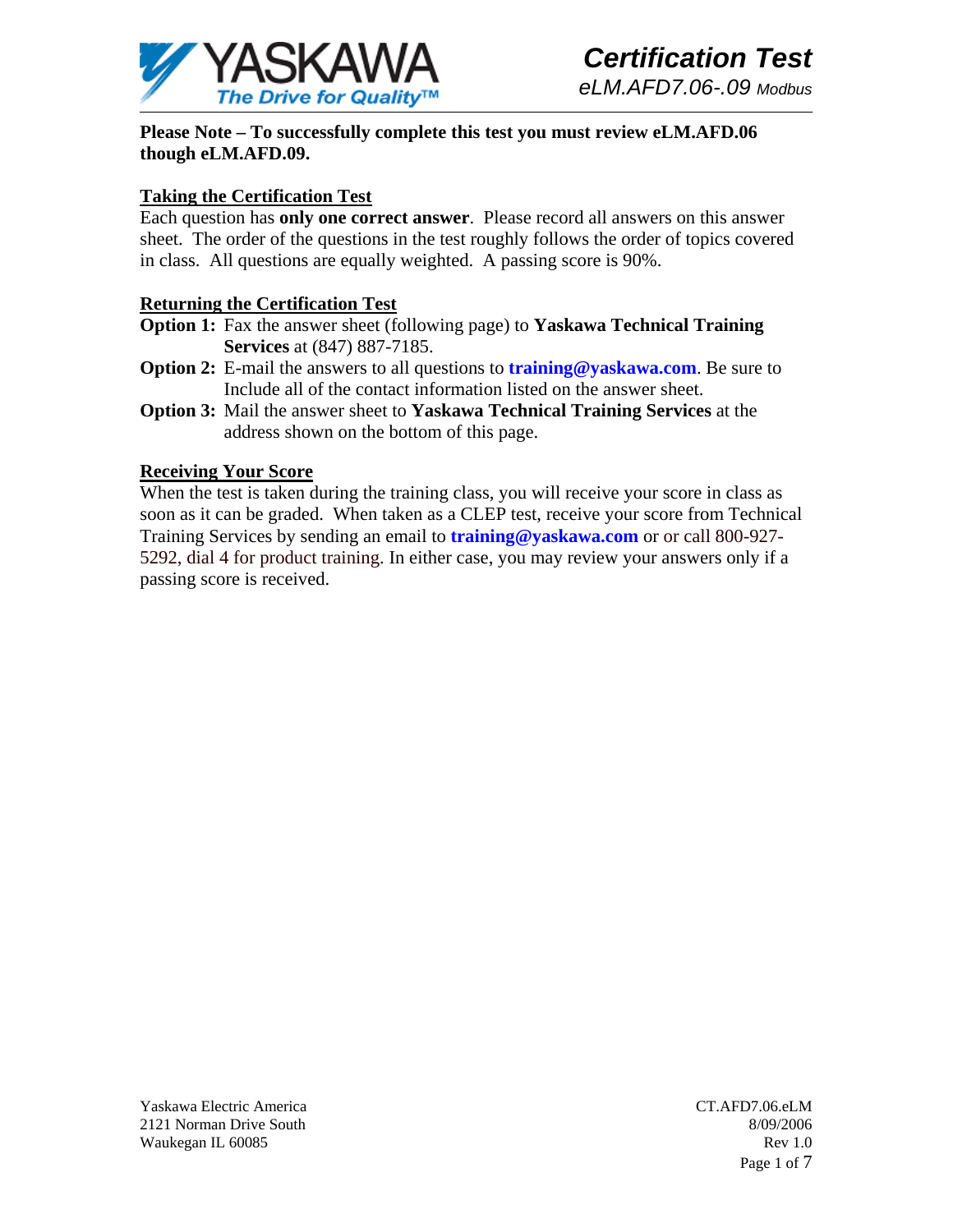

# *Certification Test eLM.AFD7.06-.09 Modbus*

#### **Answer Sheet:**



## 24.

25.

26.

27.

28.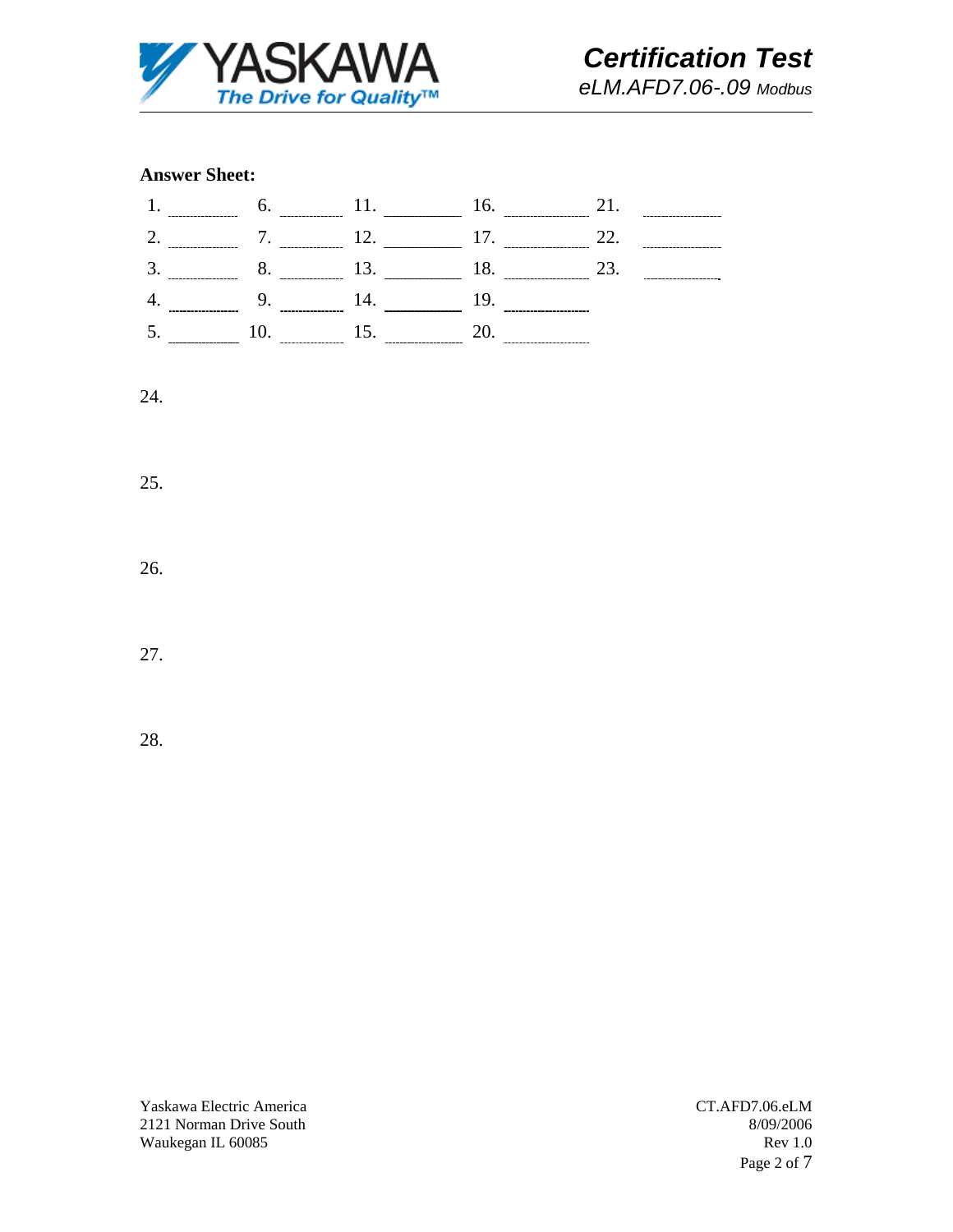

*eLM.AFD7.06-.09 Modbus*

## **Contact Information:**

| Name:                    | Title:      |
|--------------------------|-------------|
| Company:                 | Email:      |
| Address:                 |             |
| Phone Number:            | Fax number: |
| Supervisor's Name/Title: |             |
| <b>Test Date:</b>        |             |

Yaskawa Electric America 2121 Norman Drive South Waukegan IL 60085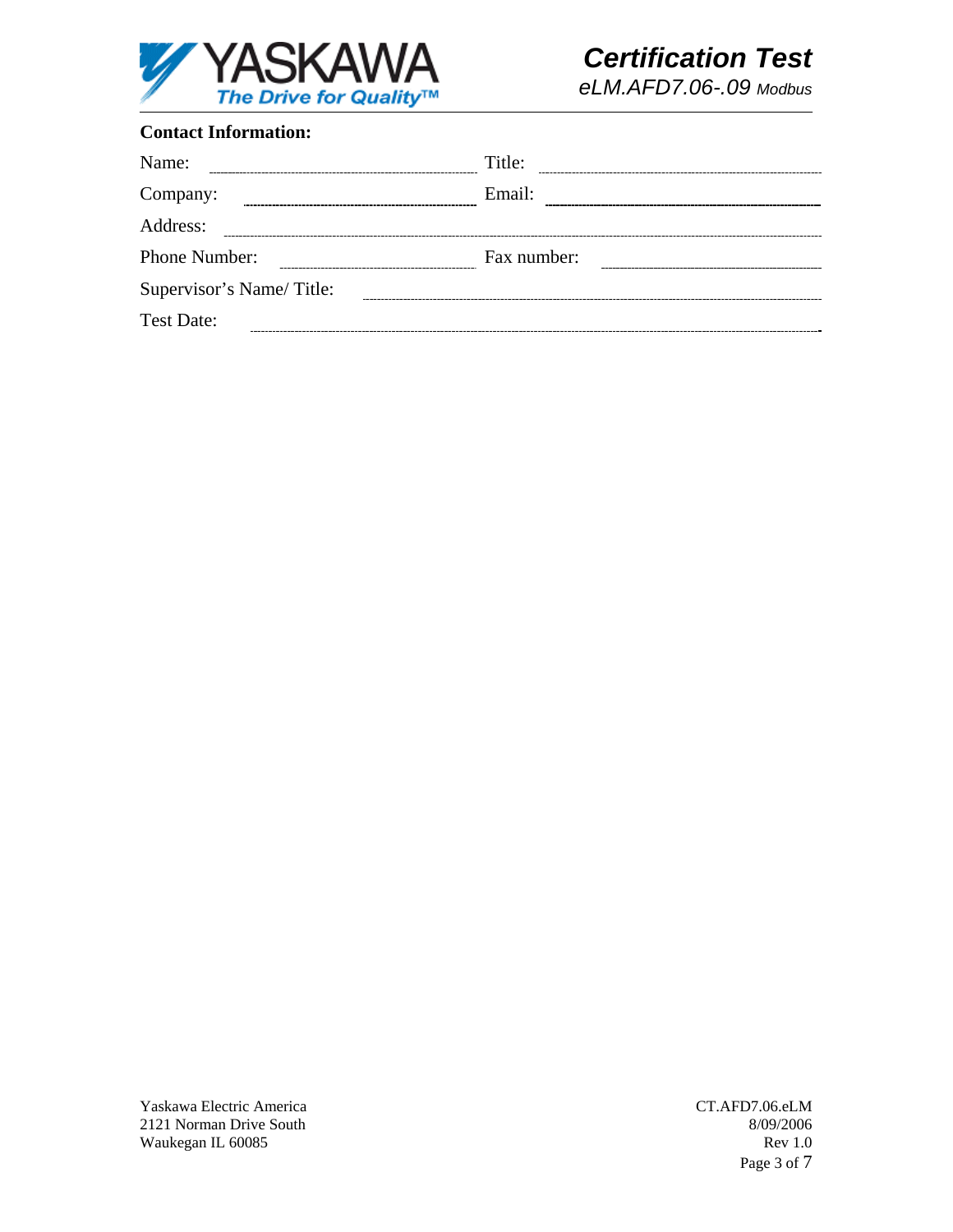

1. How many layers are in the OSI network model? a. 3 b. 4 c. 5 d. 7 2. How many layers are in the condensed network model? a. 3 b. 4 c. 5 d. 7 3. Ethernet defines an entire network. a. True b. False 4. Industrial Ethernet is an adaptation of Ethernet defined by IEEE 802.4. a. True b. False 5. Which of the following does Ethernet utilize? a. Carrier sense multiple access with bitwise arbitration b. Carrier sense multiple access with collision detection c. Carrier sense multiple access with collision avoidance d. Carrier sense multiple access for wireless networks 6. What is the maximum size of an Ethernet data packet? a. 1500 bytes b. 1600 bytes c. 1700 bytes d. 1800 bytes 7. When should an Ethernet crossover cable be used? a. Connecting from a node into a switch. b. Connecting from a master node into a hub. c. Connecting from a master directly to a node. d. Connecting from a laptop to a node through a switch. 8. Yaskawa recommends using shielded twisted pair Cat-5 cable for industrial Ethernet applications. a. True b. False 9. 10 Gb/s and 100 Gb/s are the common standard in industrial Ethernet today. a. True b. False 10. Which type of signaling is most common with Ethernet? a. Broadband b. Baseband 11. Which of the following indicates Ethernet over a twisted pair? a. 10BASE-T b. 10BASE-5 c. 1000BASE-CX d. 10GBASE-LR

Yaskawa Electric America 2121 Norman Drive South Waukegan IL 60085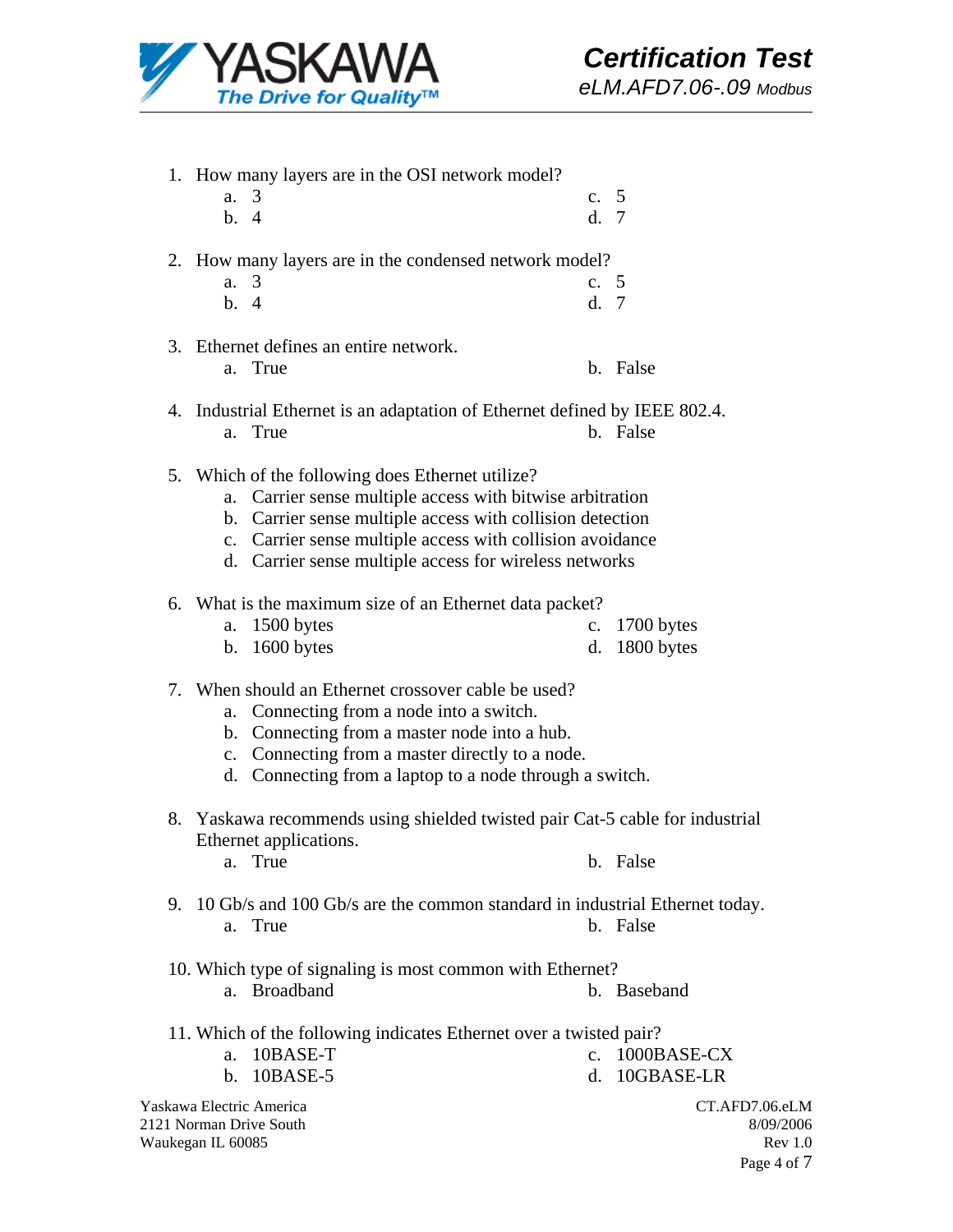

- 12. Cat-5e is a version of Cat-5 with elongated transmission lengths. a. True b. False
- 13. Which of the following is not a standard Ethernet connector?
	- a. RJ-45 c. 9 pin Sub-D
	- b. IP67 RJ-45 d. M12
- 14. Which of the following does not encapsulate the fieldbus equivalent? a. Foundation Fieldbus HSE
	- b. PROFInet
	- c. EtherNet/IP
	- d. Modbus TCP/IP
- 15. What does TCP stand for?
	- a. Transportation Control Protocol
	- b. Transportation Catalog Profile
	- c. Transmission Catalog Profile
	- d. Transmission Control Protocol
- 16. UDP is slower than TCP?
	- a. True b. False
- 17. TCP guarantees message receipt. a. True b. False
	-
- 18. Which type of CSMA does Ethernet use?
	- a. Bitwise Arbitration
	- b. Collision Avoidance
- c. Collision Detection
- d. Wireless CDMA
- 19. Which is not included with the CM090 kit?
	- a. Modbus TCP/IP Ethernet card
	- b. Installation Guide (IG.AFD.25)
	- c. Shielded RJ45 M-F Cable
	- d. Modbus Messaging Manual

Yaskawa Electric America 2121 Norman Drive South Waukegan IL 60085

CT.AFD7.06.eLM 8/09/2006 Rev 1.0 Page 5 of 7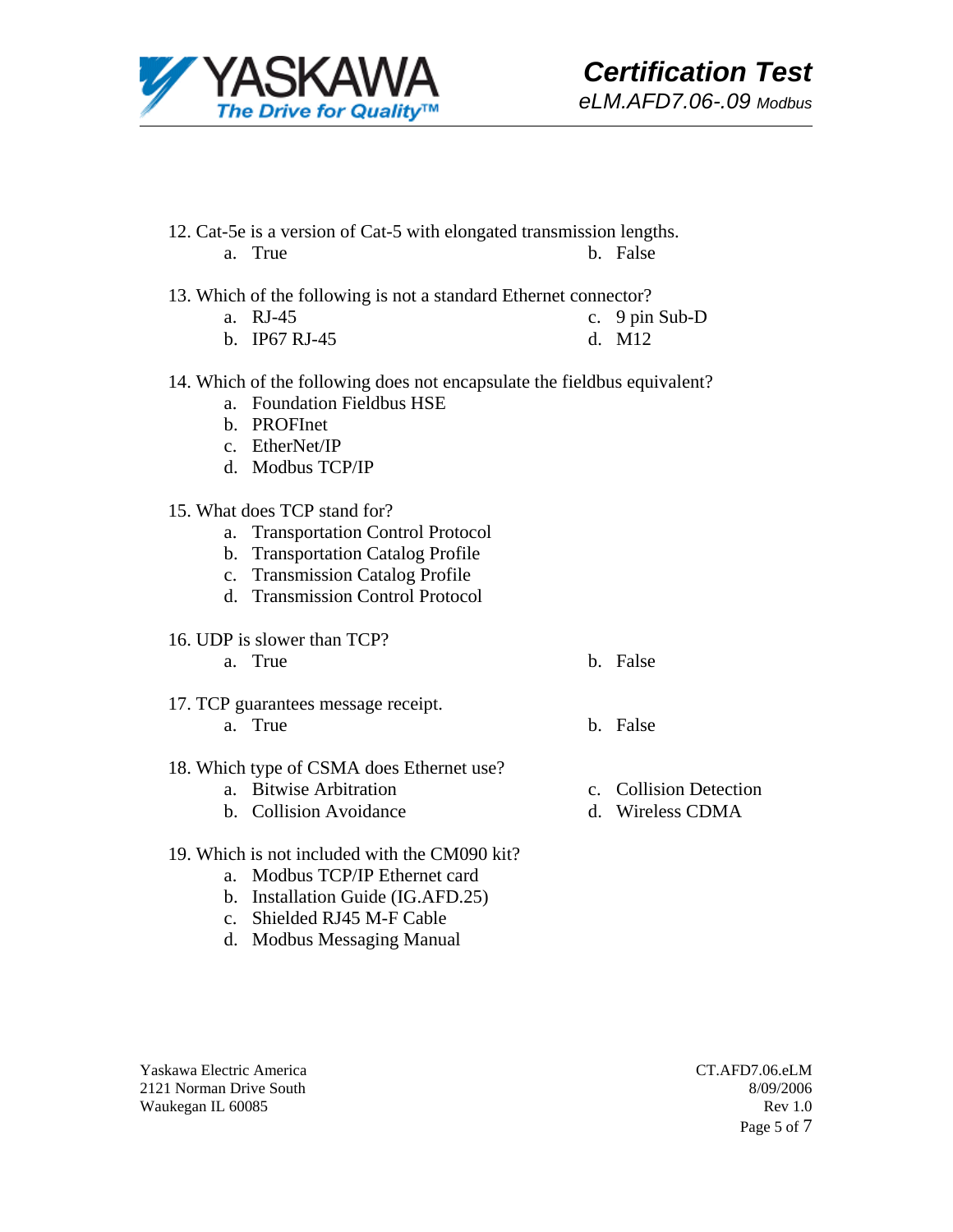

- 20. To change both Drive run and speed control to Ethernet, set parameters b1-01 and b1-02 to:
	- a. 0: Operator
	- b. 1: Terminals
	- c. 2: Communications
	- d. 3: Option PCB
- 21. The LED notated as D3 indicates:
	- a. Communication speed on network
	- b. Drive is receiving communication
	- c. A control connection has been made
- 22. The Ethernet Modbus TCP/IP card is installed at connector 2CN. a. True b. False
- 23. The included shielded RJ45 M-F cable should be connected to the Ethernet Modbus TCP/IP option card after the card is installed in the Drive. a. True b. False

## **Short Answer Questions**

- 24. What is the procedure for restoring factory set IP addresses to the Ethernet Modbus TCP/IP card?
- 25. What are the differences between a Unit ID 0 connection and a Unit ID 1 connection?
- 26. What fault is enabled when DriveWizard is opened using RunWizard allowed?
- 27. List the five steps for configuring a simple test network.